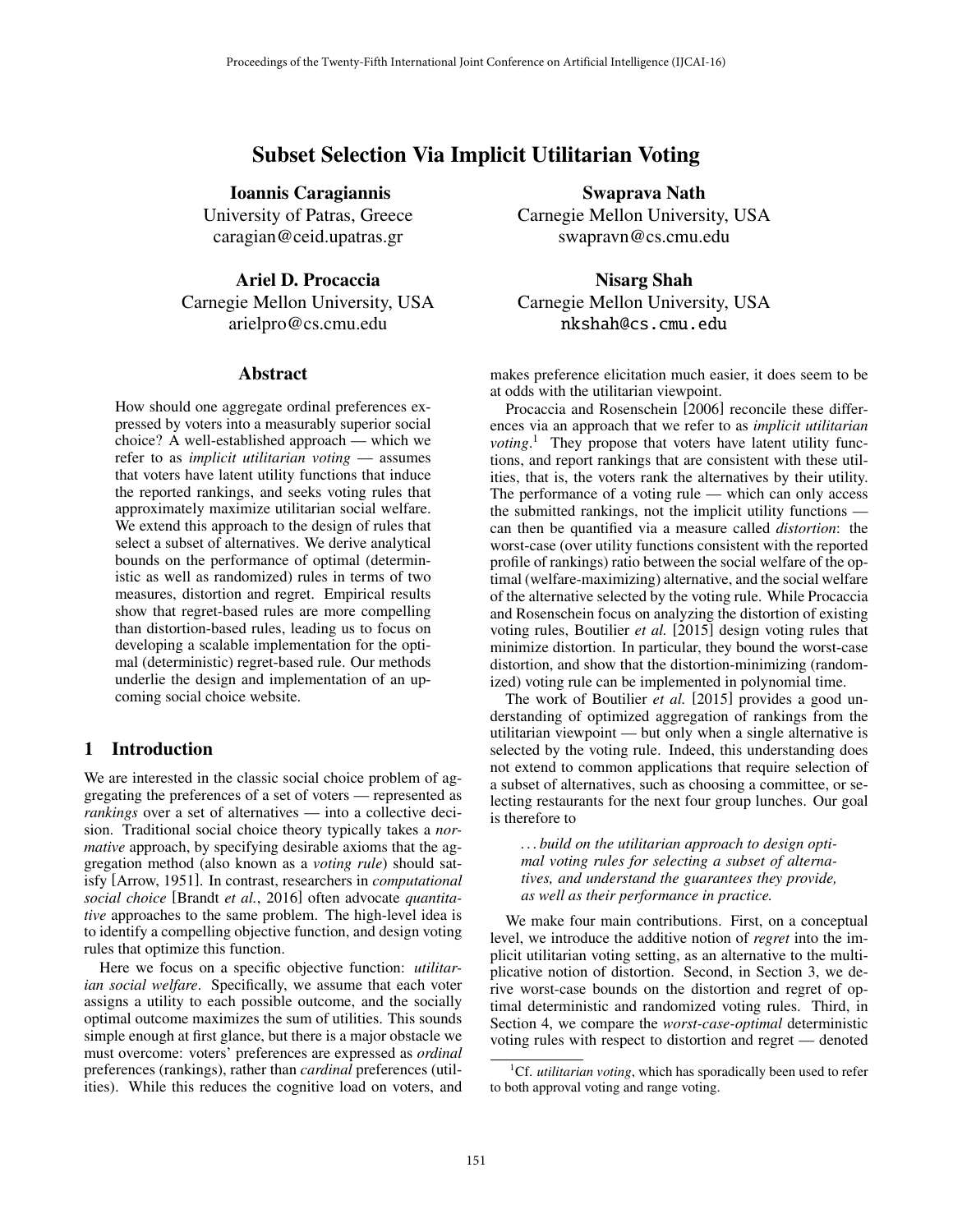$f_{\text{dist}}^*$  and  $f_{\text{reg}}^*$ , respectively — with a slew of well-known voting rules, in terms of *average-case* distortion and regret, using experiments on synthetic and real data. We find that  $f^*_{reg}$ outperforms all other rules on average, even when measuring distortion! Fourth, in Section 5, we develop a scalable implementation for  $f^*_{reg}$  (which, we show, is  $\mathcal{NP}$ -hard to compute).

## 1.1 Direct Real-World Implications

Research in computational social choice has frequently been justified by potential applications in multiagent systems. But recently researchers have begun to realize that, arguably, the most exciting products of this research are computer programs that help *humans* make decisions via AI-driven algorithms. One example is *Spliddit* (www.spliddit.org), a fair division website [Goldman and Procaccia, 2014]. In the voting space, existing examples include *Whale* (whale3.noiraudes.net/whale3/) and  $Pnyx$  (pnyx.dss.in.tum.de) — but these websites generally adopt the axiomatic viewpoint.

Since May 2015, some of us have been working on the design and implementation of a new not-for-profit social choice website, *RoboVote* (www.robovote.org), which is scheduled to launch in May 2016. The novelty of RoboVote is that it relies on optimization-based approaches. For the case of objective votes — when a ground truth ranking of the alternatives exists (e.g., the order of different stocks by the relative change in their prices tomorrow) — RoboVote implements voting rules that pinpoint the most likely best alternative [Young, 1988], or the set most likely to contain it [Procaccia *et al.*, 2012]. For the case of subjective votes — the classic setting which is the focus of this paper, with applications to everyday scenarios such as a group of friends selecting a movie to watch or a restaurant to go to — we use the results of Boutilier *et al.* [2015] to select a single alternative. But, previously, the extension to subset selection was unavailable — this is precisely the motivation for the work described herein. Based on the results of Sections 4 and 5, we have implemented the deterministic regret minimization rule on RoboVote.

#### 1.2 Related Work

In addition to the aforementioned papers [Procaccia and Rosenschein, 2006; Boutilier *et al.*, 2015], several other papers employ the notion of distortion to quantify how close one can get to maximizing utilitarian social welfare when only ordinal preferences are available [Caragiannis and Procaccia, 2011; Anshelevich *et al.*, 2015; Anshelevich and Sekar, 2016]. In particular, Anshelevich *et al.* [2015] study the same setting as Boutilier *et al.* [2015], but in addition assume the preferences of voters are consistent with distances in a metric space. We refer the reader to the paper by Boutilier *et al.* [2015, Section 1.2] for a thorough discussion of work (in philosophy, economics, and social choice theory) related to implicit utilitarian voting more broadly.

There is quite a bit of work in computational social choice on voting rules that select subsets of alternatives. Typically it is assumed that ordinal preferences are translated into a position-based score for each alternative (in contrast to our work). Just to give a few examples, under the Chamberlin-Courant method, each voter assigns a score to a set equal to the highest score of any alternative in the set, and the (computationally hard) objective is to choose a subset of size *k* that maximizes the sum of scores [Chamberlin and Courant, 1983; Procaccia *et al.*, 2008]. Skowron *et al.* [2015] generalize the way in which the score of a voter for a subset of alternatives is computed. The *budgeted social choice* framework of Lu and Boutilier [2011a] is more general in that the number of alternatives to be selected is not fixed; rather, each alternative has a cost that must be paid to add it to the selection.

# 2 The Model

Let  $[t] = \{1, \ldots, t\}$ . Let *A* be the set of *alternatives*, and denote  $m = |A|$ . Let  $N = [n]$  be the set of *voters*. Let  $\mathcal{L} = \mathcal{L}(A)$  denote the set of rankings over the alternatives. Each voter  $i \in [n]$  submits a ranking  $\sigma_i \in \mathcal{L}$  over the alternatives, and which can alternatively be seen as a permutation of *A*. Therefore,  $\sigma_i(a)$  is the position in which voter *i* ranks alternative *a* (1 is best, *m* is worst). Moreover,  $a \succ_{\sigma_i} b$  denotes that voter *i* prefers alternative *a* to alternative *b*. The collection of voters' (submitted) rankings is called the *preference profile*, and denoted by  $\vec{\sigma} \in \mathcal{L}^n$ .

We assume the rankings are induced by comparisons between the voters' underlying utilities. For  $i \in N$  and  $a \in A$ , let  $u_i(a) \in [0,1]$  be the utility of voter *i* for alternative *a*. As in previous papers [Boutilier *et al.*, 2015; Caragiannis and Procaccia, 2011], we assume that the utilities are normalized such that  $\sum_{a \in A} u_i(a) = 1$  for all  $i \in N$ .<br>The collection of voter utilities, denoted  $\vec{u}$ , is called the *utility profile*. We say that utility profile  $\vec{u}$  is consistent with preference profile  $\vec{\sigma}$  — denoted  $\vec{u} \triangleright \vec{\sigma}$  — if for all  $a, b \in A$  and  $i \in N$ ,  $a \succ_{\sigma_i} b$  implies  $u_i(a) \geq u_i(b)$ .

Next we need to define the utility of a voter for a set of alternatives. For  $S \subseteq A$ , we define  $u_i(S) = \max_{a \in S} u_i(a)$ , that is, each voter derives utility for his favorite alternative in the set; this is in the same spirit as previous papers on set selection [Chamberlin and Courant, 1983; Monroe, 1995; Procaccia *et al.*, 2008; Lu and Boutilier, 2011a]. Then, the (utilitarian) *social welfare* of  $S$  given the utility profile  $\vec{u}$  is  $\mathsf{sw}(S, \vec{u}) = \sum_{i=1}^{n} u_i(S).$ 

We are interested in voting rules that, given a preference profile, select a subset of given cardinality *k*. <sup>2</sup> Therefore, it will be useful to denote  $A_k = \{S \subseteq A : |S| = k\}$ . In order to unify notation, we directly define a *randomized* voting rule as a function  $f: \mathcal{L}^n \to \Delta(\mathcal{A}_k)$ , that is, the rule is allowed to select alternatives randomly, and formally  $f(\vec{\sigma})$  is a *probability distribution* over  $A_k$ . A *deterministic* voting rule simply gives probability 1 to a specific subset.

A voting rule can only access the preference profile  $\vec{\sigma}$ , yet the goal is to maximize social welfare with respect to the latent utility function  $\vec{u} \triangleright \vec{\sigma}$ . We study two notions that quantify how well a rule achieves this goal: distortion and regret.

The *distortion* [Procaccia and Rosenschein, 2006] of a

<sup>2</sup> Formally, this is a special case of *social choice correspondences* with fixed output cardinality [Campbell and Kelly, 1996].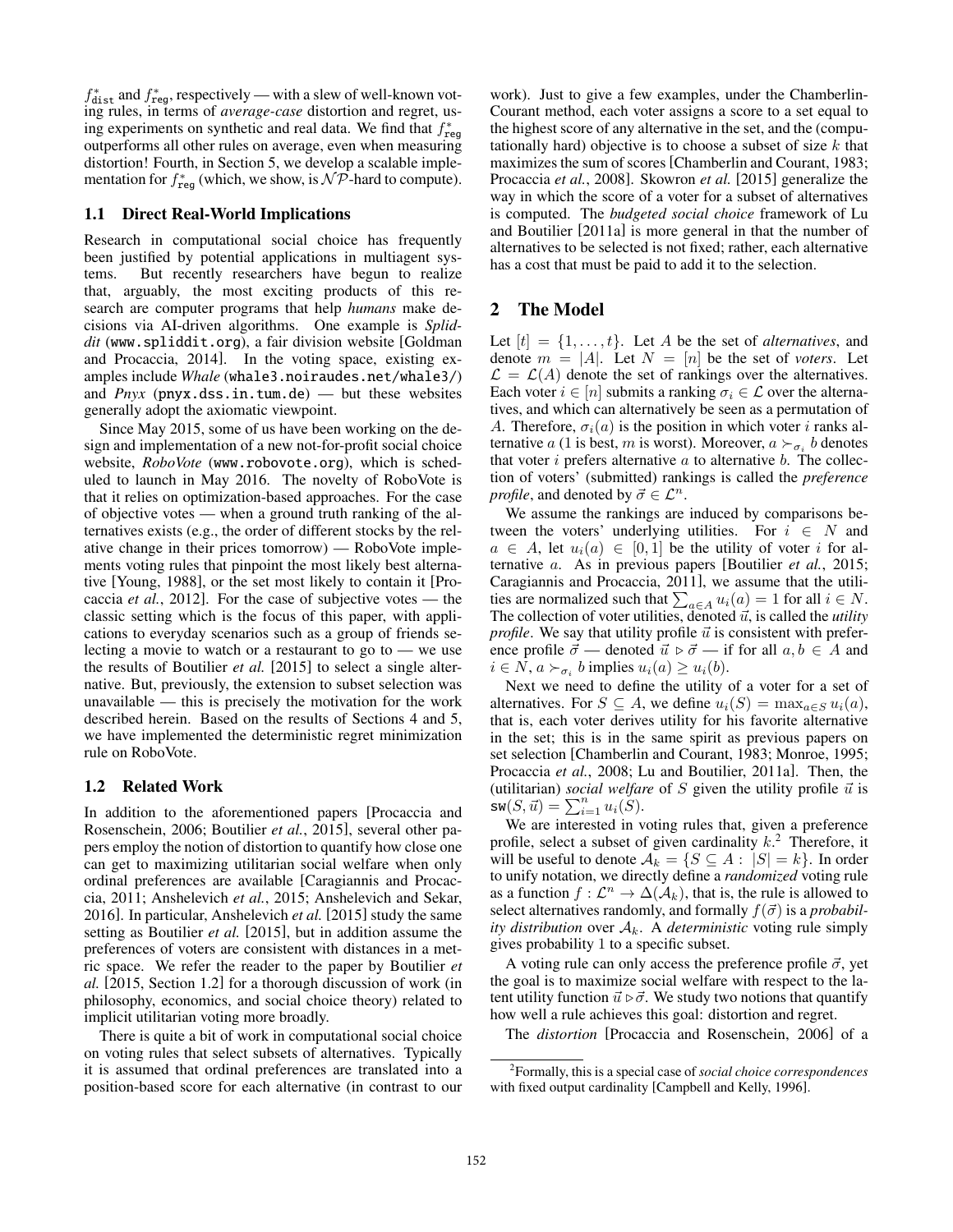(randomized) voting rule  $f$  on a preference profile  $\vec{\sigma}$  is

$$
\text{dist}(f, \vec{\sigma}) = \sup_{\vec{u} \rhd \vec{\sigma}} \frac{\max_{S \in \mathcal{A}_k} \text{sw}(S, \vec{u})}{\mathbb{E}[\text{sw}(f(\vec{\sigma}), \vec{u})]}.
$$

In words, it is the worst-case — over utility profiles consistent with the given preference profile — ratio between the social welfare of the best subset, and the expected social welfare of the subset selected by the voting rule. We define the distortion of a voting rule *f* by taking the worst case over preference profiles:  $dist(f) = \max_{\vec{\sigma} \in \mathcal{L}^n} dist(f, \vec{\sigma}).$ 

The second measure is *regret*. While it has not been studied as part of the agenda of implicit utilitarian voting, it has been explored in other social choice settings, especially partial preferences [Lu and Boutilier, 2011b]; similar measures have been extensively studied in decision theory and machine learning [Blum and Mansour, 2007; Bubeck and Cesa-Bianchi, 2012]. The *regret* of a (randomized) voting rule *f* on a preference profile  $\vec{\sigma}$  is given by

$$
\operatorname{reg}(f, \vec{\sigma}) = \frac{1}{n} \cdot \sup_{\vec{u} \models \vec{\sigma}} \left( \max_{S \in \mathcal{A}_k} \operatorname{sw}(S, \vec{u}) - \mathbb{E}[\operatorname{sw}(f(\vec{\sigma}), \vec{u})] \right).
$$

As before, define the regret of a rule  $f$  to be  $reg(f)$  =  $\max_{\vec{\sigma} \in \mathcal{L}^n} \text{reg}(f, \vec{\sigma})$ . We divide by *n* because the total (worst-case) regret of any voting rule *f* is provably linear in *n* (so this is *per vote* regret). Note that distortion is a multiplicative measure of loss, whereas regret is its additive version.

#### 3 Worst-Case Bounds

In this section we provide bounds on worst-case distortion and regret, for both deterministic and randomized voting rules. Boutilier *et al.* [2015] show that for selecting a single winner ( $k = 1$ ), we can achieve  $O(\sqrt{m} \cdot \log^* m)$  distortion using a randomized rule, where  $\log^* m$  is the iterated logarithm of *m* (the number of alternatives). This bound is asymptotically almost tight: they also show that the worstcase distortion is always  $\Omega(\sqrt{m})$ .

For a large *k*, though, one can hope for a better bound. Clearly, when  $k = m$  there is only one voting rule (which selects every alternative), and its distortion is 1. More generally, it is easy to show that the voting rule *f* that selects a subset from  $A_k$  uniformly at random has  $dist(f) \leq m/k$ . However, since we can already achieve  $O(\sqrt{m} \cdot \log^* m)$  distortion for  $k = 1$ , a bound of  $m/k$  provides an improvement only for  $k = \Omega(\sqrt{m}/\log^* m)$ . Can we achieve better distortion for smaller values of *k* as well? It is not even clear whether the optimal worst-case distortion should monotonically decrease in  $k$ , because as our flexibility grows with  $k$ , so does the flexibility of the welfare-maximizing solution. In fact, a part of our main result shows that the worst-case distortion remains  $\Omega(\sqrt{m})$  for all values of *k* up to  $\Theta(\sqrt{m})$ .

**Theorem 1.** Let  $m = |A|$ , and let  $k$  be the number of alter*natives to be selected.*

*1. Distortion, deterministic rules: There exists a deterministic voting rule*  $f^*$  *with*  $dist(f^*) \leq 1 + m(m-k)/k$ . *Moreover, for every deterministic voting rule f,*

$$
\text{dist}(f) \geq \begin{cases} 1+\frac{m(m-3k)}{6k} & \text{ if } k \leq \frac{m}{9}, \\ \quad 1+m & \text{ if } \frac{m}{9} < k \leq \frac{m}{2}, \\ 1+\frac{m(m-k)}{k} & \text{ otherwise}. \end{cases}
$$

*These bounds are tight up to a constant factor of* 7*.*3*.*

*2. Distortion, randomized rules: There exists a randomized voting rule*  $f^*$  *such that* 

$$
\text{dist}(f^*) \leq \begin{cases} 2\sqrt{m\cdot H_m} & \text{if } k \leq \frac{2\cdot m\cdot H_m}{m+H_m}, \\ 4\sqrt{m\cdot k} & \text{if } \frac{2\cdot m\cdot H_m}{m+H_m} < k \leq \left(\frac{m}{4}\right)^{\frac{1}{3}}, \\ \frac{m}{k} & \text{otherwise}, \end{cases}
$$

*where*  $H_m = \Theta(\log m)$  *is the*  $m^{th}$  *harmonic number. Moreover, for every randomized voting rule f,*

$$
\text{dist}(f) \ge \begin{cases} \frac{\sqrt{m}}{2} & \text{if } k \le \frac{m \cdot (\sqrt{m} - 1)}{m - 1} \approx \sqrt{m}, \\ \frac{m}{k + m/k} & \text{otherwise.} \end{cases}
$$

*These bounds are tight up to a factor of*  $9.4 \cdot m^{1/6}$ .

*3. Regret, deterministic rules: There exists a deterministic voting rule*  $f^*$  *such that* 

$$
\text{reg}(f^*) \le \begin{cases} \frac{1}{2} & \text{if } k \le \frac{m}{2}, \\ 1 - \frac{k}{m} & \text{otherwise,} \end{cases}
$$

*and this upper bound is completely tight.*

*4. Regret, randomized rules: There exists a randomized voting rule*  $f^*$  *such that*  $reg(f^*) \leq \frac{1}{2} \cdot (1 - k^2/m^2)$ *. Moreover, for every randomized voting rule f,*

$$
\text{reg}(f) \ge \begin{cases} \frac{1}{4} & \text{if } k \le m/2 \\ \frac{1}{2} \cdot \frac{k}{m} \left(1 - \frac{k}{m}\right) & \text{otherwise.} \end{cases}
$$

*All the upper bounds above can be achieved via polynomialtime algorithms.*



Figure 1: The upper and lower bounds on worst-case distortion and regret for  $m = 100$ .

The bounds presented above are simplified forms of the exact bounds that we derive. Figure 1 shows our exact bounds for  $m = 100$ .<sup>3</sup>

The intricate proof of Theorem 1 appears in the full version of the paper.<sup>4</sup> Below, we just sketch one part of the proof that we find especially interesting.

<sup>3</sup>The second upper bound in part 2 of Theorem 1 (which increases with *k*) does not play a role unless *m* is very large.

<sup>4</sup> Available at: www.cs.cmu.edu/∼arielpro/papers.html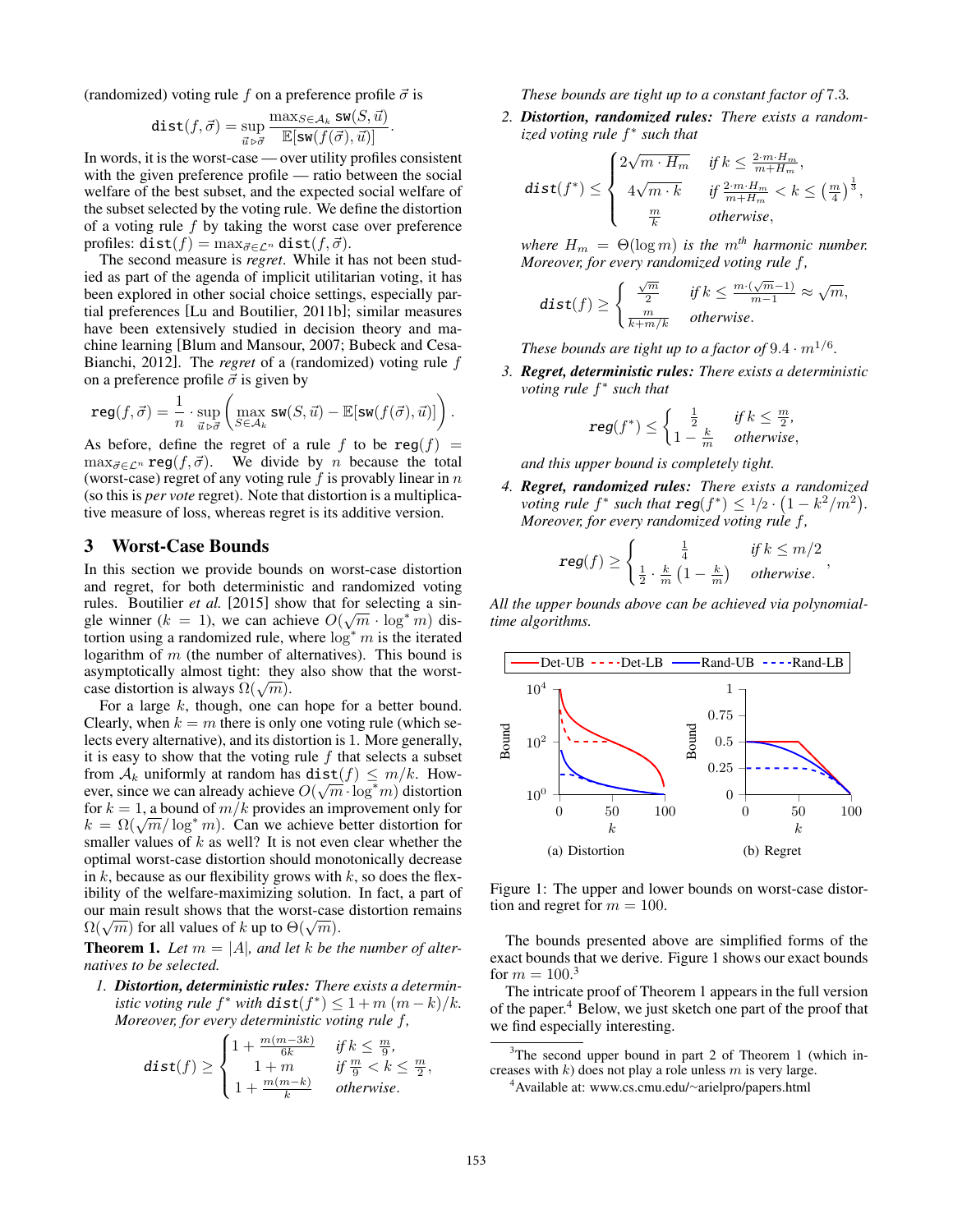*Proof sketch of the upper bound in part 2 of Theorem 1.* Our construction builds on the one used by Boutilier *et al.* [2015] for  $k = 1$ , but uses additional tools and introduces novel techniques. As mentioned at the beginning of this section, choosing a set uniformly at random from  $A_k$  (under which the marginal probability of every alternative being chosen is  $k/m$ ) has distortion at most  $m/k$ . However, this approach does not work well if some alternatives are significantly better than others.

In that case, one may wish to choose the alternatives with probabilities proportional to their "quality". For  $a \in A$ , let us define its quality by its harmonic score  $\text{har}(a)$  =  $\sum_{i \in [n]} 1/\sigma_i(a)$ . Then, we wish to choose alternative *a* with marginal "probability"  $k \cdot \text{har}(a) / \sum_{b \in A} \text{har}(b)$ . Note that this quantity may be greater than 1. Moreover, this approach fails when all sets are almost equally good. Hence, we employ a combination of the two approaches.

Fix  $0 \le \alpha \le 1$ , and for an alternative  $a \in A$  define

$$
p_a = \alpha \cdot \frac{k}{m} + (1 - \alpha) \cdot \frac{k \cdot \mathtt{har}(a)}{\sum_{b \in A} \mathtt{har}(b)}.
$$
 (1)

Using the bihierarchy extension [Budish *et al.*, 2013] of the Birkhoff-von Neumann theorem [Birkhoff, 1946; von Neumann, 1953], we can show that there exists a distribution over  $A_k$  under which the marginal probabilities of selected alternatives are consistent with Equation (1) if and only if

$$
\forall a \in A, 0 \le p_a \le 1 \quad \text{and} \quad \sum_{a \in A} p_a = k.
$$

Suppose such a distribution *D* exists. Consider a preference profile  $\vec{\sigma}$  and a utility profile  $\vec{u} \triangleright \vec{\sigma}$ . Let  $S^* \in$  $\arg \max_{S \in A_k} sw(S, \vec{u})$ . Define

$$
X = \sqrt{\frac{H_m}{m} \cdot \frac{\alpha}{1 - \alpha}},
$$

where  $H_m = \sum_{t=1}^{m} 1/t$  is the *m*<sup>th</sup> harmonic number. Note that  $\sum_{a \in A} \text{har}(a) = n \cdot H_m$ . Now, consider two cases.

*Case* 1*:* Suppose  $sw(S^*, \vec{u}) \leq n \cdot X$ . Then,

$$
\mathbb{E}_{S \sim D}[\mathbf{sw}(S, \vec{u})] = \sum_{S \in \mathcal{A}_k} \Pr_D[S] \cdot \left( \sum_{i=1}^n \max_{a \in S} u_i(a) \right)
$$
  
\n
$$
\geq \sum_{i=1}^n \left( \sum_{S \in \mathcal{A}_k} \Pr_D[S] \cdot \frac{\sum_{a \in S} u_i(a)}{k} \right)
$$
  
\n
$$
= \frac{1}{k} \sum_{i=1}^n \sum_{a \in A} u_i(a) \cdot \Pr_{S \sim D}[a \in S]
$$
  
\n
$$
\geq \frac{1}{k} \sum_{i=1}^n \sum_{a \in A} u_i(a) \cdot \alpha \cdot \frac{k}{m} = \alpha \cdot \frac{n}{m}.
$$

Hence, the distortion is

$$
\frac{\mathrm{sw}(S^*,\vec u)}{\mathbb{E}_{S\sim D}[\mathrm{sw}(S,\vec u)]}\leq \frac{n\cdot X}{\alpha\cdot n/m}=\frac{X\cdot m}{\alpha}=\sqrt{\frac{m\cdot H_m}{\alpha\cdot (1-\alpha)}}.
$$

*Case* 2*:* Suppose  $sw(S^*, \vec{u}) > n \cdot X$ . Then, for each alternative  $a \in S^*$ , let  $N_a$  denote the subset of voters who rank *a* above any other alternative of *S*⇤, i.e.,

$$
N_a = \{ i \in [n] : \forall b \in S^* \setminus \{a\}, \ a \succ_{\sigma_i} b, \}.
$$

Let  $sw_{N_a}(S, \vec{u})$  denote the welfare of the voters in  $N_a$  for the set of alternatives  $S$  under the utility profile  $\vec{u}$ . Let  $T_a$  denote the total utility that agents in  $N_a$  have for alternative  $a$ , i.e.,  $T_a = \sum_{i \in N_a} u_i(a)$ . It can be shown (although it is nontrivial) that har $(a) \geq T_a$  for all  $a \in A$ . Because  $\{N_a\}_{a \in S^*}$  is a partition of the set of voters, we have

$$
\mathbb{E}_{S \sim D}[\mathsf{sw}(S, \vec{u})] = \mathbb{E}_{S \sim D} \left[ \sum_{a \in S^*} \mathsf{sw}_{N_a}(S, \vec{u}) \right]
$$
\n
$$
\geq \sum_{a \in S^*} T_a \cdot \Pr_{S \sim D} [a \in S]
$$
\n
$$
\geq \sum_{a \in S^*} T_a \cdot (1 - \alpha) \cdot \frac{k \cdot \text{har}(a)}{\sum_{b \in A} \text{har}(b)}
$$
\n
$$
\geq \frac{(1 - \alpha) \cdot k}{n \cdot H_m} \cdot \sum_{a \in S^*} (T_a)^2 \geq \frac{1 - \alpha}{n \cdot H_m} \cdot \left( \sum_{a \in S^*} T_a \right)^2
$$
\n
$$
= \frac{1 - \alpha}{n \cdot H_m} \cdot (\mathsf{sw}(S^*, \vec{u}))^2.
$$

Here, the fourth transition uses  $\text{har}(a) \geq T_a$ , the fifth transition uses the power-mean inequality, and the final transition uses  $\mathsf{sw}(S^*, \vec{u}) = \sum_{a \in S^*} T_a$ . Now, the distortion is

$$
\frac{\mathrm{sw}(S^*, \vec{u})}{\mathbb{E}_{S\sim D}[\mathrm{sw}(S, \vec{u})]} \leq \frac{n\cdot H_m}{(1-\alpha)\cdot \mathrm{sw}(S^*, \vec{u})} < \sqrt{\frac{m\cdot H_m}{\alpha\cdot (1-\alpha)}},
$$

where the final transition uses our assumption  $sw(S^*, \vec{u})$  $n \cdot X$  along with the definition of *X*.

*Combined analysis:* In both cases, the distortion is at most  $\sqrt{mH_m/(\alpha(1-\alpha))}$ . The final step involves choosing the optimal value of  $\alpha$  by minimizing this quantity subject to our constraints:  $p_a \leq 1$  for all  $a \in A$ . Simplifying the bound obtained along with our universal distortion bound of *m/k* yields the required upper bound.  $\blacksquare$ 

#### 4 Empirical Comparisons

In Section 3 we provided analytical results for both deterministic and randomized rules. In our view, randomized rules are especially practicable when the output distribution is sampled multiple times, or when the voters are well-informed, or when the voters are indifferent about the outcome (e.g., they are software agents). Moreover, we believe that the results for randomized rules are of substantial theoretical interest. But our work is partly driven by its direct applications in RoboVote (see Section 1.1), which does not satisfy the above conditions. This leads us to use deterministic voting rules, which is what we focus on hereinafter.

Let  $f_{\text{dist}}^*$  and  $f_{\text{reg}}^*$  be the *deterministic* rules that minimize the worst-case distortion and regret, respectively, on every given preference profile. The deterministic results of Section 3 establish upper and lower bounds on their *worst-case*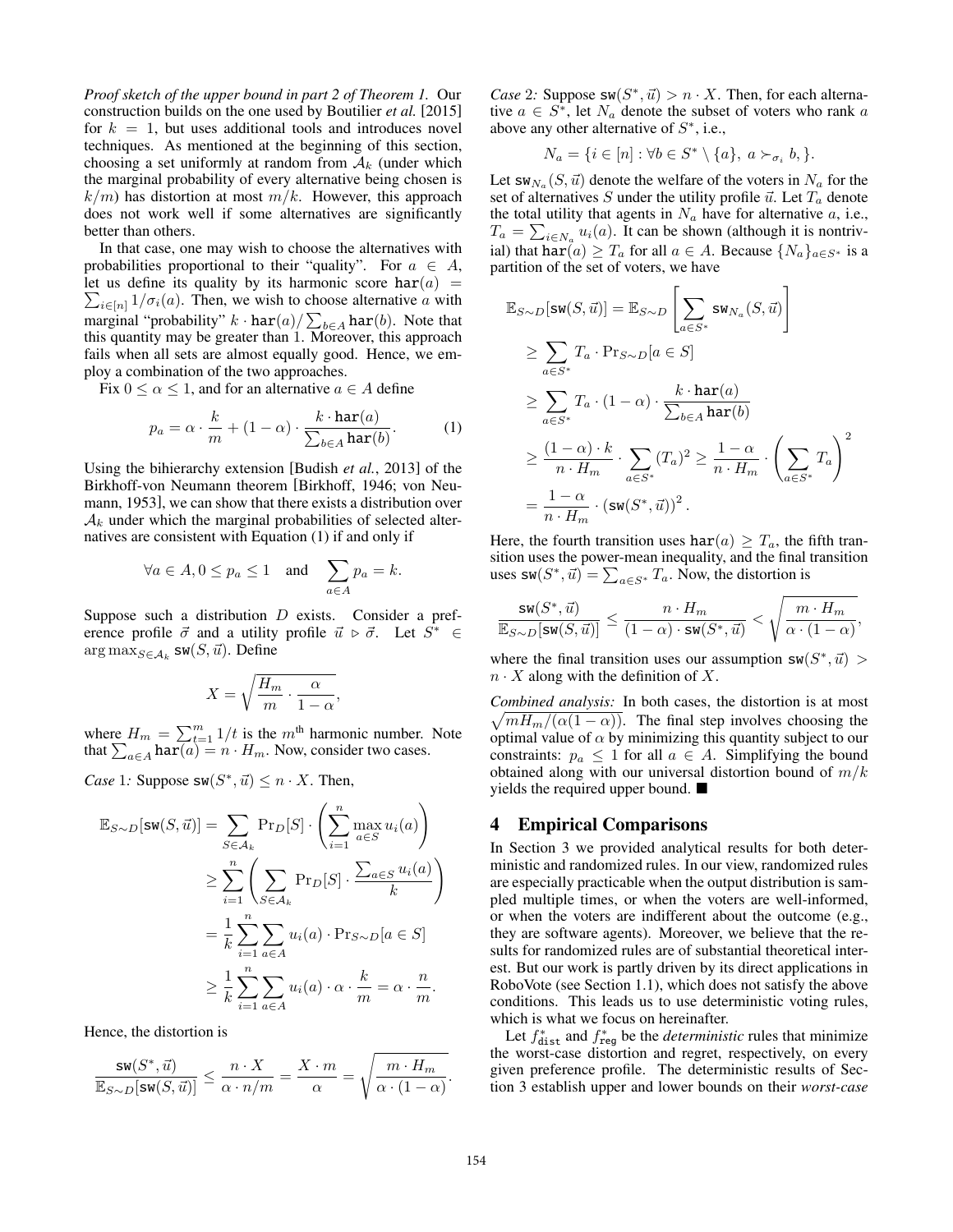

Figure 2: Uniformly random utility profiles.

Figure 3: Utility profiles from the Jester dataset.



Figure 4: Preference profiles from the Sushi and the T-Shirt datasets, uniformly random consistent utility profiles.

distortion/regret. In this section, we evaluate their *averagecase* performance on simulated as well as real data, and compare them against nine well-known voting rules: plurality, approval voting, Borda count, STV, Kemeny's rule, the maximin rule, Copeland's rule, Bucklin's rule, and Tideman's rule.<sup>5</sup>

We perform three experiments: (i) choosing a utility profile uniformly at random from the simplex of all utility profiles, (ii) drawing a real-world utility profile from the Jester datasets [Goldberg *et al.*, 2001], and (iii) drawing a realworld preference profile from the PrefLib datasets [Mattei and Walsh, 2013], and choosing a consistent utility profile uniformly at random. For each experiment, we have 8 voters and 10 alternatives, and test for  $k \in [4]$ .<sup>6</sup> For each setting, we perform 10 000 random simulations, and measure both distortion and regret for the *actual utility profile*, as opposed to the worst-case utility profile. The figures show the average performance with 95% confidence intervals.

In all of our simulations, we observed that three of the classical voting rules stand out: Borda count performs well for choosing a single alternative (but not for choosing larger subsets) whereas plurality and STV perform well for choosing larger subsets (but not for choosing a single alternative). Hence, all of our graphs specifically distinguish these three rules in addition to  $f^*_{\text{dist}}$  and  $f^*_{\text{reg}}$ .

Figure 2 shows the results for the first experiment where we choose the utility profile uniformly at random. Figure 3 shows the results for the second experiment where real-world utility profiles are drawn from one of the Jester datasets, in which more than 50 000 voters rated 150 jokes on a realvalued scale; the results from the other Jester dataset are almost identical. Finally, Figure 4 shows the results for the third experiment where real-world preference profiles are drawn from the Sushi dataset (5 000 voters ranking 100 different kinds of sushi) and the T-Shirt dataset (30 voters ranking 11 T-shirt designs) from PrefLib. Experiments on other datasets from PrefLib (AGH Course Selection, Netflix, Skate, and Web Search) yielded similar results.

Right off the bat, one can observe that the average-case distortion and regret values are much lower than their worst-case counterparts. For example, average regret is generally lower than 0*.*1 — compare with the tight worst-case deterministic bound of  $1/2$  for  $k \leq m/2$ .

Much to our surprise, in all of our experiments,  $f_{reg}^*$  outperforms  $f_{\text{dist}}^*$  in terms of both average-case distortion (multiplicative loss) *and* regret (additive loss). While both measures of loss have been studied extensively in the literature,

<sup>5</sup> For the score-based rules, the *k*-subset is selected by picking the top *k* alternatives based on their scores.

<sup>&</sup>lt;sup>6</sup>In RoboVote, we expect typical instances to have few voters and alternatives. But we chose  $m > 2k$  because otherwise the problem would be trivial: for  $k \geq m/2$ , picking the top *k* alternatives based on plurality scores is optimal for both distortion and regret.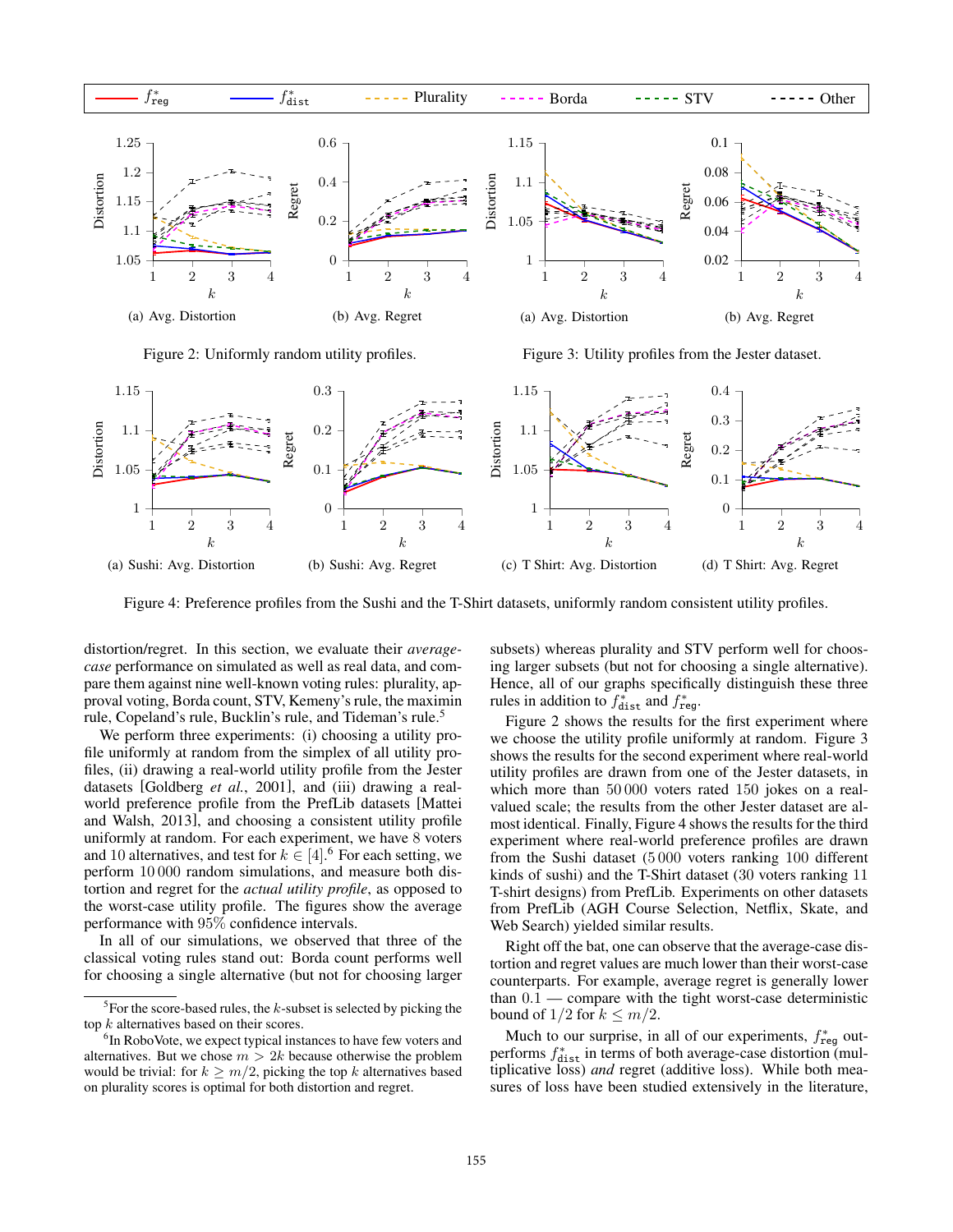we are not aware of any previous work that compares the two approaches. At least in our social choice domain, the regretbased approach is clearly better on average.

Moreover, in all cases but one  $(k = 1$  in the Jester experiment),  $f_{\text{reg}}^{*}$  also outperforms all the classical voting rules under consideration. We therefore conclude that, on random as well as on real-world instances,  $f^*_{\text{reg}}$  provides superior performance in terms of social welfare maximization.

### 5 Computation and Implementation

In this section, we analyze and compare the two deterministic optimal rules —  $f_{\text{dist}}^*$  and  $f_{\text{reg}}^*$  — from a computational viewpoint. Selecting optimal subsets turns out to be challenging, as both rules are  $\mathcal{NP}$ -hard to compute; the proof of this nontrivial result appears in the full version.

**Theorem 2.** Given a preference profile  $\vec{\sigma}$  and an integer  $k$ , *computing a k-subset of alternatives that has the minimum distortion or the minimum regret on*  $\vec{\sigma}$  *is*  $N \mathcal{P}$ *-hard.* 

Given that  $f_{\text{reg}}^*$  outperforms  $f_{\text{dist}}^*$  in the experiments of Section 4, and that both rules are computationally hard,  $f_{\text{reg}}^*$ stands out as the clear choice for implementation in our website RoboVote. We therefore devoted our efforts to developing a scalable implementation for  $f^*_{\text{reg}}$ .

The first step is to simplify the description of  $f_{\text{reg}}^*$ . Given a ranking  $\sigma$  and an alternative  $a \in A$ , recall that  $\sigma(a)$  denotes the position of *a* in  $\sigma$ . For a set  $S \subseteq A$ , let  $\sigma(S) =$  $\min_{a \in S} \sigma(a)$ . For sets  $S, T \subseteq A$ , we say  $T \succ_{\sigma} S$  if  $\sigma(T) < \sigma(S)$ , i.e., if there exists an alternative in *T* that is preferred in  $\sigma$  to every alternative in *S*. Using these notations, it is relatively straightforward to prove that

$$
f_{\text{reg},k}^*(\vec{\sigma}) = \underset{T \in \mathcal{A}_k}{\text{arg min}} \max_{S \in \mathcal{A}_k} \sum_{i \in N: S \succ_{\sigma_i} T} \frac{1}{\sigma_i(S)}. \tag{2}
$$

To better understand this equation, we consider the special case of  $k = 1$ . In this case,

$$
f^*_{\textnormal{reg}}(\vec{\sigma}) \in \underset{a \in A}{\textnormal{arg\,min}} \; \underset{b \in A}{\textnormal{max}} \; \sum_{i \in [n]: b \succ_{\sigma_i} a} \frac{1}{\sigma_i(b)}.
$$

Note that this voting rule is very similar to the classical maximin rule: replacing  $1/\sigma_i(b)$  with 1 would yield the maximin rule. Thus, in some sense, this is a smooth version of the maximin rule, where the "victory" of *b* over *a* in voter *i*'s vote is weighted by the strength of *b* in this vote (measured by  $1/\sigma_i(b)$ ). In our view, this intuitive structure makes  $f^*_{reg}$ even more compelling.

We now briefly describe six approaches we have developed for computing  $f^*_{\text{reg}}$ :

- 1. Naïve: This uses Equation (2), and requires  $\Omega(n \cdot {m \choose k}^2)$ operations, which is prohibitive even for small *m*.
- 2. Submodular: The regret for set *S* in choosing set *T*, i.e.,  $\sum_{i \in [n]: S \succ_{\sigma_i} T} 1/\sigma_i(S)$ , is submodular in *S*. Hence, for each  $T \in \mathcal{A}_k$  we can optimize over  $S \in \mathcal{A}_k$  using any algorithm for the submodular maximization subject to cardinality constraint (SMCC) problem. We use the SFO toolbox for Matlab [Krause, 2010].
- 3. Submodular+Greedy: This improves the previous approach by first computing a  $1 - 1/e$  greedy approximation to the SMCC instance for set  $T$ , and pruning  $T$  if this is already greater than the best regret found so far.
- 4. MultiILP: Instead of using SMCC, for each  $T \in \mathcal{A}_k$ we optimize over  $S \in \mathcal{A}_k$  by solving an integer linear program (ILP) with roughly  $n \cdot m$  variables and  $n \cdot m^2$ constraints. Note that  $\binom{m}{k}$  such ILPs need to be solved.
- 5. MultiILP+Greedy: This improves the MultiILP approach by using a greedy pruning procedure as before.
- 6. SingleILP: This approach solves a single but huge ILP with  $\binom{m}{k}$  additional constraints.

Figure 5 shows the average running times of these approaches (and 95% confidence intervals) over 10 000 instances with  $n = 15$ ,  $k = 3$ , and m varying from 10 to 50. <sup>7</sup> The experiments were performed on a single machine with quad-core 2*.*9 GHz CPU and 32 GB RAM. A time limit of 2 minutes was set because a running time greater than this would not be helpful for our website, where the results need to be delivered quickly to the users. While the greedy pruning procedure does help reduce the running time of both the Submodular and MultiILP approaches, SingleILP still computes  $f_{\text{reg}}^*$  much faster than any other approach, solving instances with 50 alternatives in less than 10 seconds. We have therefore implemented SingleILP on RoboVote.



Figure 5: Running times of six approaches to computing  $f^*_{\text{reg}}$ .

#### 6 Discussion

We find it exciting that new theoretical questions in computational social choice are driven by concrete real-world applications. And while research in the field is often motivated by potential applications to multiagent systems, we focus on helping *people* — not software agents — make joint decisions.

We also remark that we consider the empirical dominance of  $f_{\text{reg}}^*$ , in terms of both regret and (surprisingly) distortion, to be especially significant. It would be interesting to understand, on a theoretical level, why this happens. A promising starting point is to derive analytical bounds on the averagecase distortion of  $f_{\text{dist}}^*$  and  $f_{\text{reg}}^*$  under uniformly random utility profiles.

<sup>&</sup>lt;sup>7</sup>The running time scales linearly in *n*, and increases with  $\binom{m}{k}$ .